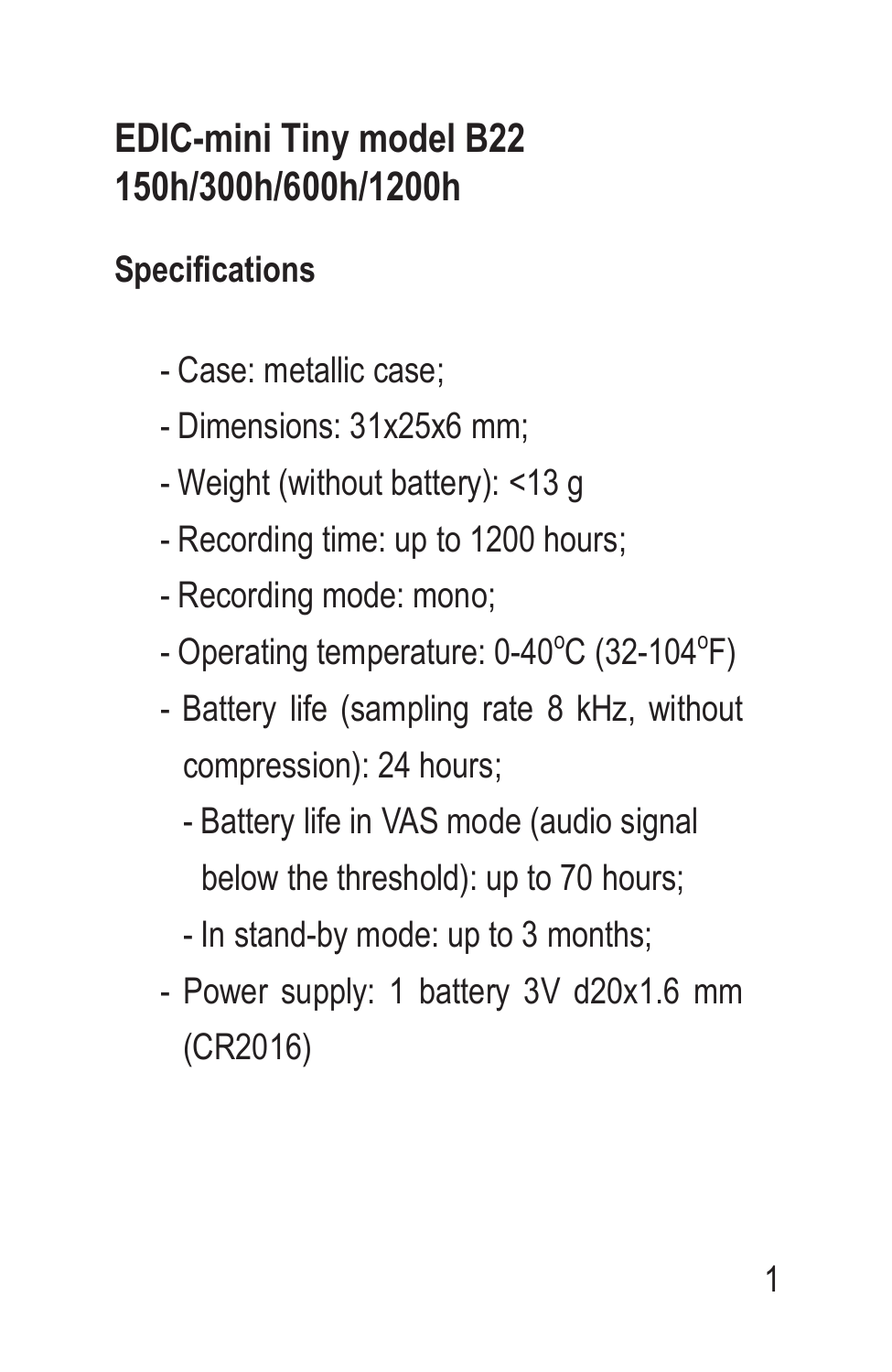### **Package Content**

- Voice recorder;
- USB cable;
- CD with drivers and programs;
- User manual;
- Two CR2016 batteries;

### **Description**

| Microphone                             |                                                 |
|----------------------------------------|-------------------------------------------------|
| I FD                                   |                                                 |
| Universal connector -                  |                                                 |
| Switch<br>(up - "REC.", down - "STOP") | $_{\tiny \text{STOP}}^{\tiny \text{REC.}}$ Tiny |
| Openning for battery                   | Model B22                                       |
| <b>Battery compartment</b>             | BATTERY                                         |

#### **Figure 1**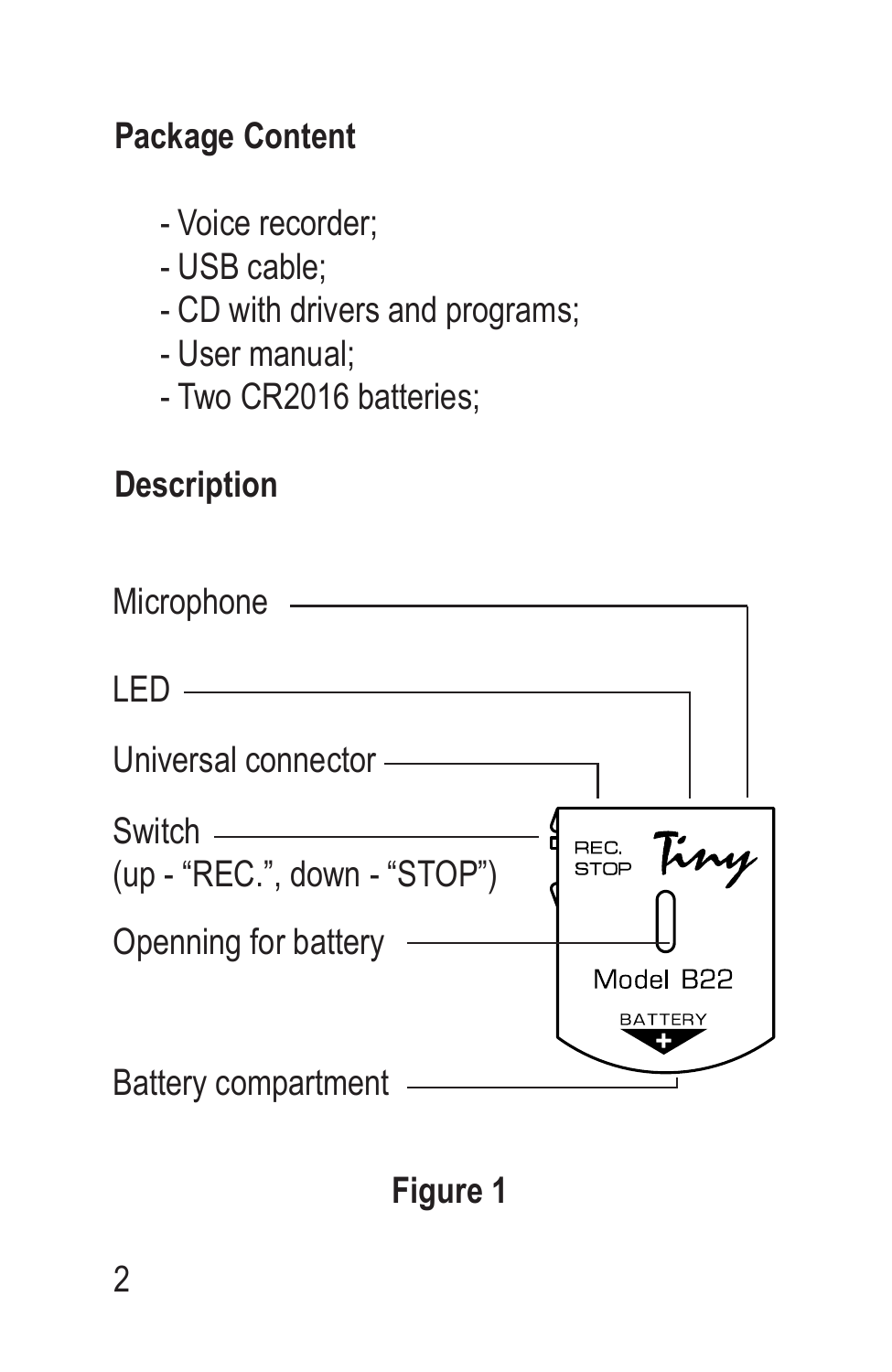### **Battery Installation and Removal**

*Attention! Install a battery the same way as it is shown in Figure 2 (its positive terminal to the front side of the recorder); or the recorder could be damaged.* 

To remove the battery, use a thin object (for example, a pen).

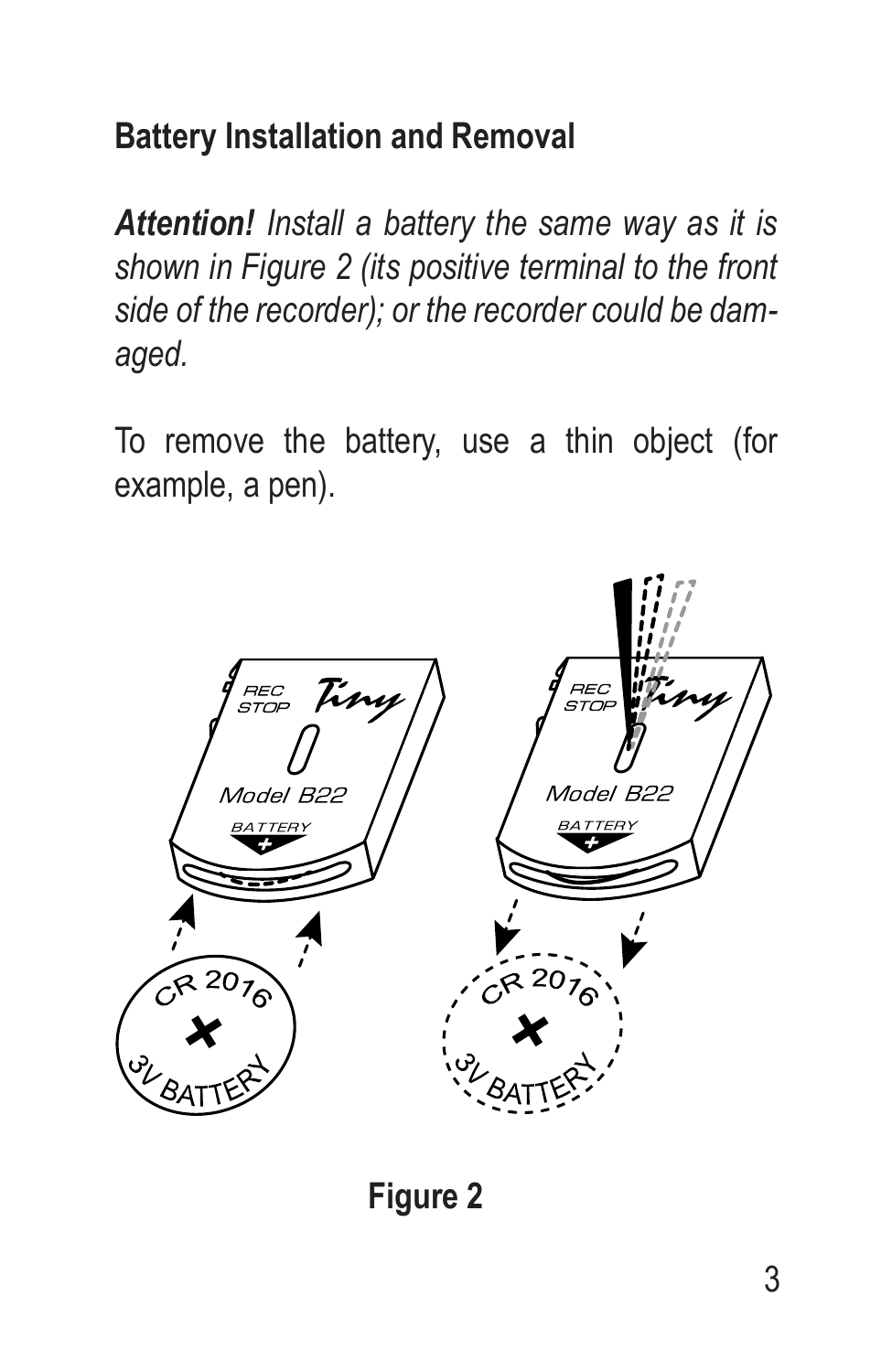# **Before Recording**

After you installed the battery, set the switch into the RECORD position for 2-3 seconds and turn it back into the OFF position. While the recorder's self testing, the LED will blink three times and light on again after a short pause. If this does not occur, the battery is uncharged or malfunctioning. Depending on the recorder's memory size, this fourth flash can last for some dozen seconds.

To estimate the battery life in different modes, use the table 1.

### *Note:*

*To get ratings, shown in the table, use the batteries of the known brand names.* 

*To completely use battery capacity, avoid modes with the high consumption current (bottom of the table).*

**Attention!** *Don't use batteries that can not be recharged (for example, alkaline one).*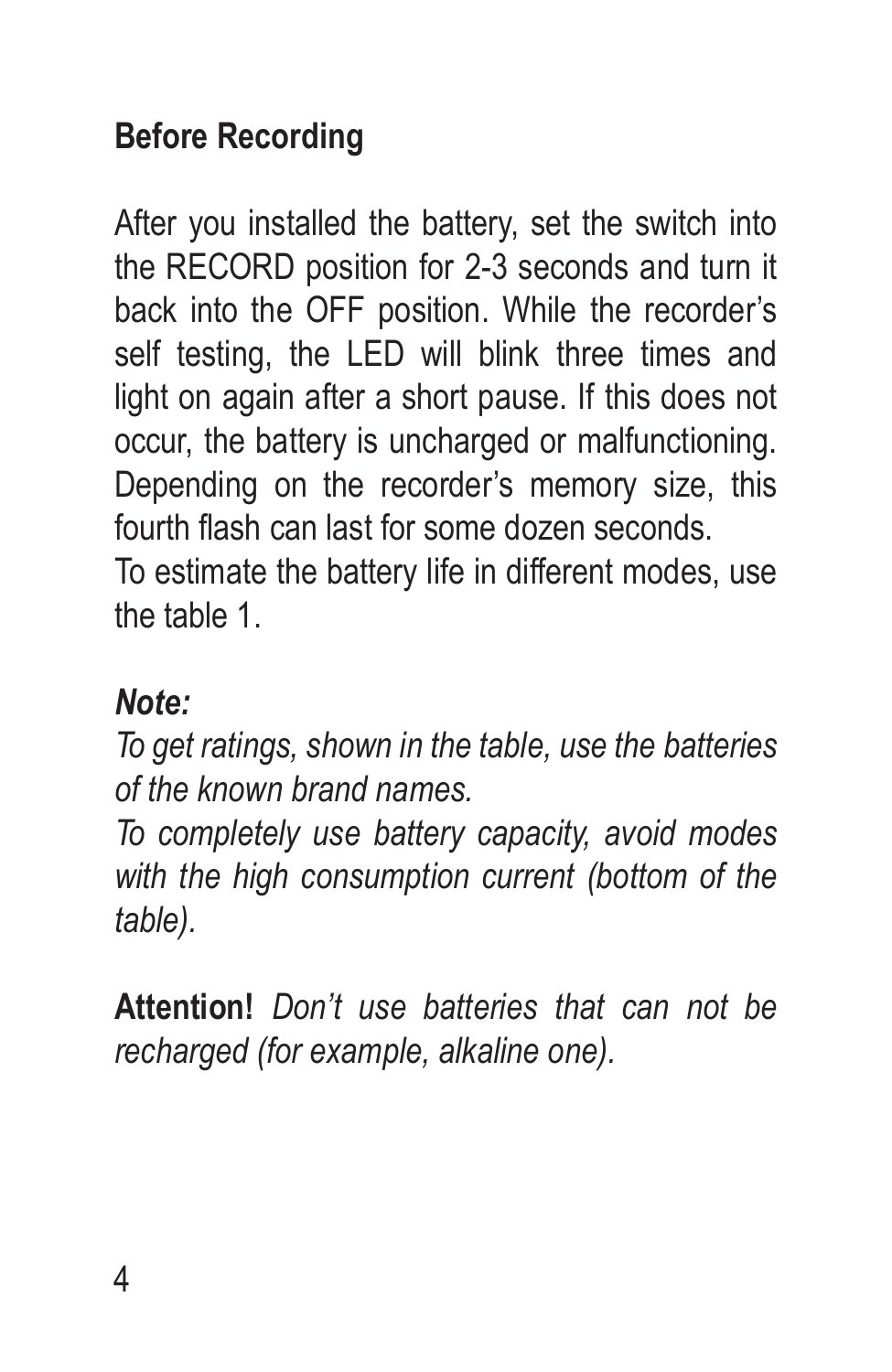**Table 1.**

| Compression<br>Sampling | compression<br><b>Without</b> | Logarithmic ADPCM | $2-bits$                                              | <b>ADPCM</b><br>$2-bits$ |
|-------------------------|-------------------------------|-------------------|-------------------------------------------------------|--------------------------|
| rate                    |                               |                   | Consumption current/recording duration (mA/hours)     |                          |
| 55                      | 2 mA/27hr                     | 2 mA/27hr         | $2.4 \text{ mA}/23$ hr   2.3 mA/24hr                  |                          |
|                         | 2.3mA/24hr                    |                   | 2.6 mA/21hr   3.1 mA/17hr   2.8 mA/19hr               |                          |
|                         | 3 mA/18hr                     |                   | $3.2 \text{ mA/17hr}$ 3.5 mA/15hr 3.4 mA/16hr         |                          |
|                         |                               |                   | 3.9 mA/14hr   4.1 mA/13hr   4.7 mA/11hr   4.3 mA/12hr |                          |
| 22                      | $3.8 \text{ mA/14hr}$         | 5.3 mA/10hr       | 5.7 mA/9hr                                            | 5.7 mA/9hr               |
|                         |                               |                   |                                                       |                          |

The table shows approximate battery life and consumption current for different recording modes with 3V source *The table shows approximate battery life and consumption current for different recording modes with 3 V source*  consumption current / recording time) *(consumption current / recording time)*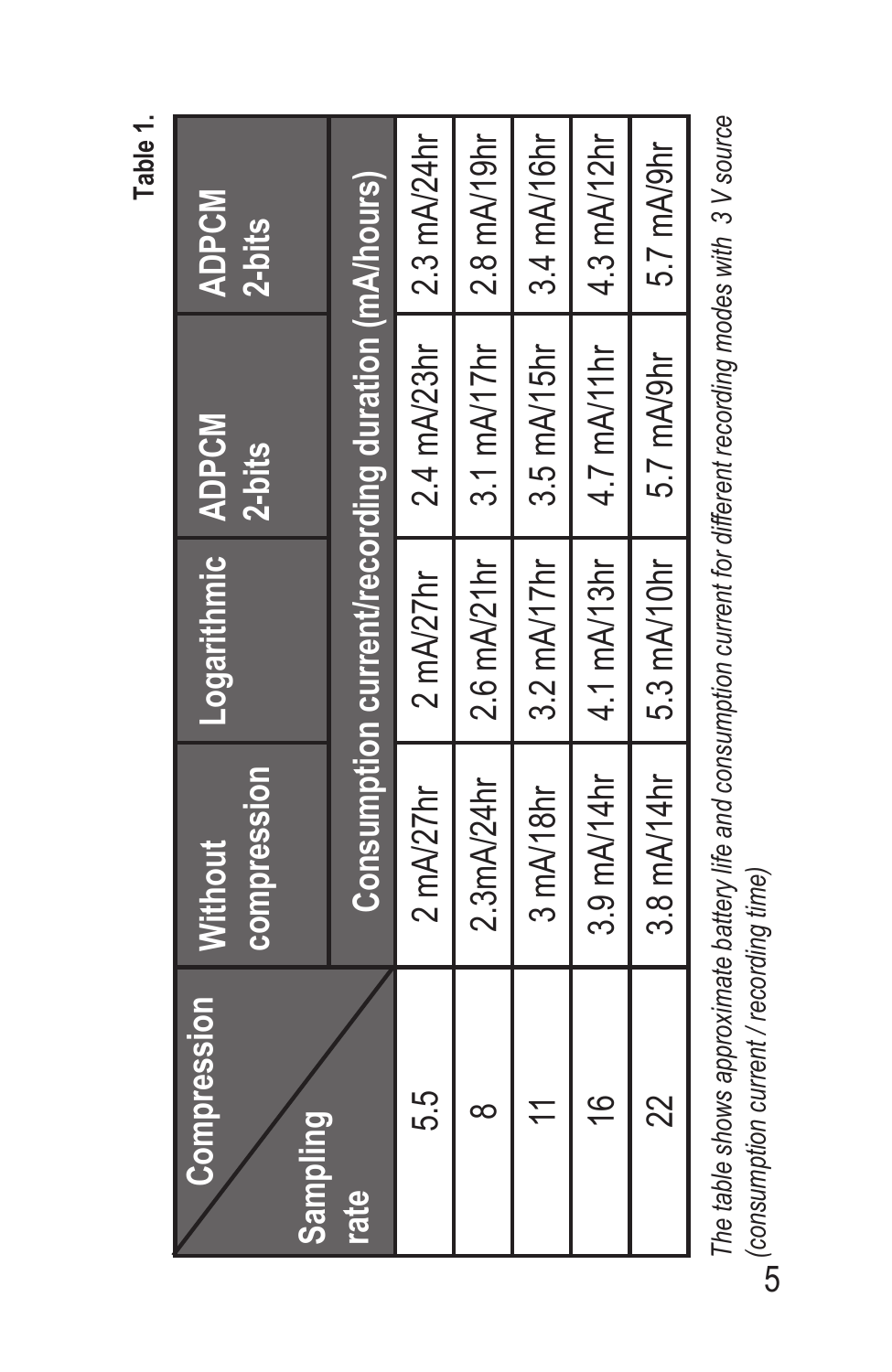### **Start and Stop Recording**

To start recording, set the switch into the RECORD position. To stop recording, set the switch into the STOP position. The voice recorders' LED will blink five times and start recording. Then the voice recorders' LED will start blinking in a sequence while the recording is in progress. Blinking sequences indicate the battery status and available memory. The first sequence indicates the battery status: 1 flash – fully charged, 2 flashes – enough for work, 3 flashes –urgent replacement required. In 2-4 seconds there follows the second blinking sequence indicating the amount memory available: 1 flash – 76-100%, 2 flashes -51-75%, 3 flashes – 25-50%, 4 flashes – 1-25%.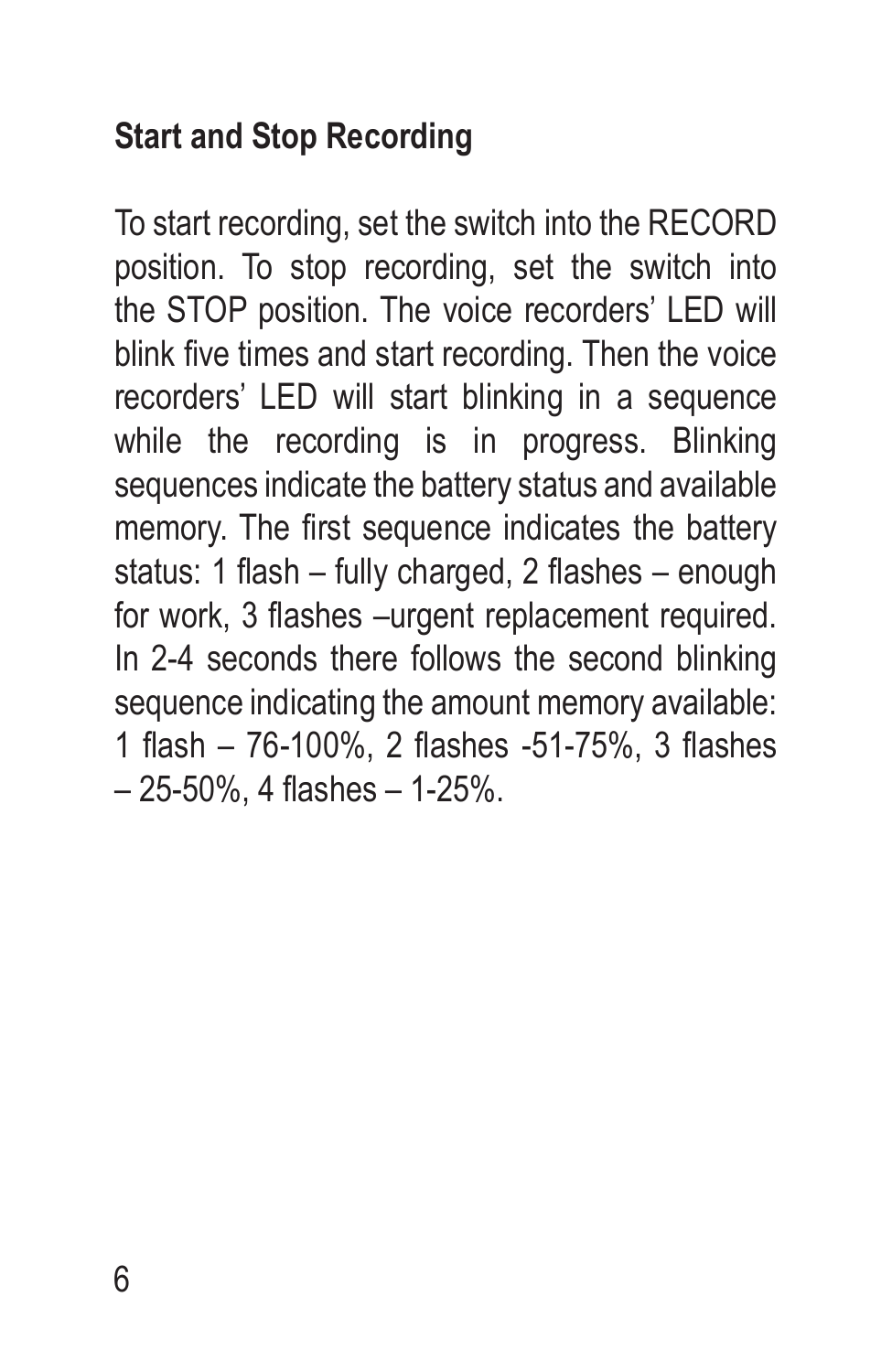# Designed and manufactured by the Telesystems Ltd. **The Manufactory Warranty Coupon**

The manufacturer undertakes warranty repair liabilities for 1 year from the date of purchase, but no longer than 2 years from the date of manufacture of the product (warranty does not cover batteries). Paid repair is provided within recorder's operation lifetime (5 years). The manufacturer reserves the right to refuse in repair after the expiration of recorder operation life.

This warranty is voided if the recorder is:

- improperly used
- mechanically damaged
- received without supplier warranty tag on this document

All questions regarding product exchange and return must be solved with the seller's company according to Protection of Consumers Law.